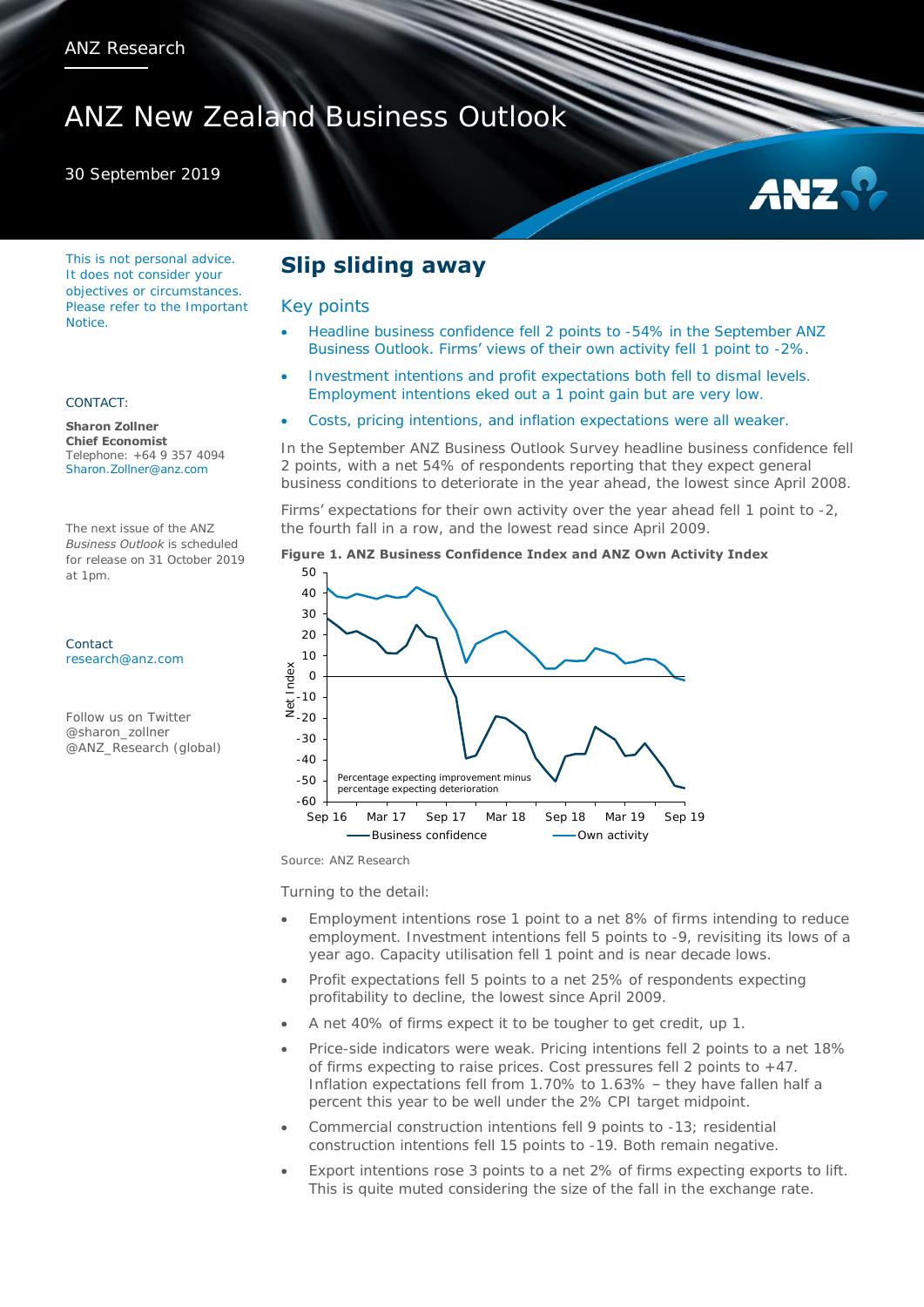Most ANZ Business Outlook activity indicators fell again in September. The moves were relatively small in most cases, and are the continuation of a theme. However, what is emerging in the survey now is weakness in key inflation indicators.

- Inflation expectations slipped again, and at 1.63% are now well below the 2% midpoint of the RBNZ's CPI inflation target band. They were over 2% just five months ago but are now the lowest since December 2016. Declining inflation expectations were cited as a reason for the large OCR cut last month.
- Pricing intentions fell again, and are the lowest since October 2016. Only a net 18% of firms expect to raise their prices over the coming 3 months, even though a net 47% are reporting higher costs. For CPI inflation the retail sector is key. Here, 62% of retail firms are reporting higher costs (down from 69% last month), but only 40% are intending to raise their prices. These are the strongest pricing intentions across the economy, but are down from 49% in October last year.
- The combination of high cost pressures but limited pricing power is showing up in expected profitability (the lowest since 2009) and weak investment intentions.

The Reserve Bank will be disappointed that its unexpectedly large 50bp cut in the Official Cash Rate last month does not appear to have had much impact on business' sentiment or investment and employment intentions.

The backbone of the New Zealand economy is still in place – commodity prices are still decent; population growth is positive; monetary conditions have eased. But the prolonged lack of confidence is starting to feed its way through the economy and is threatening the tight labour market.

One positive is that construction sector employment intentions have bounced back, though they are still negative. Construction accounts for 9% of employment. But there is still no sector of the economy that reports on net that it is planning on hiring more staff – that hasn't happened since 2009. And the services sector, which employs a hefty 74% of people across the economy, is now also capitulating. This gradual but prolonged economic slowdown is at risk of ceasing to be about the data and starting to become about the people.



**Figure 2. ANZBO employment intentions by sector**

Source: ANZ Research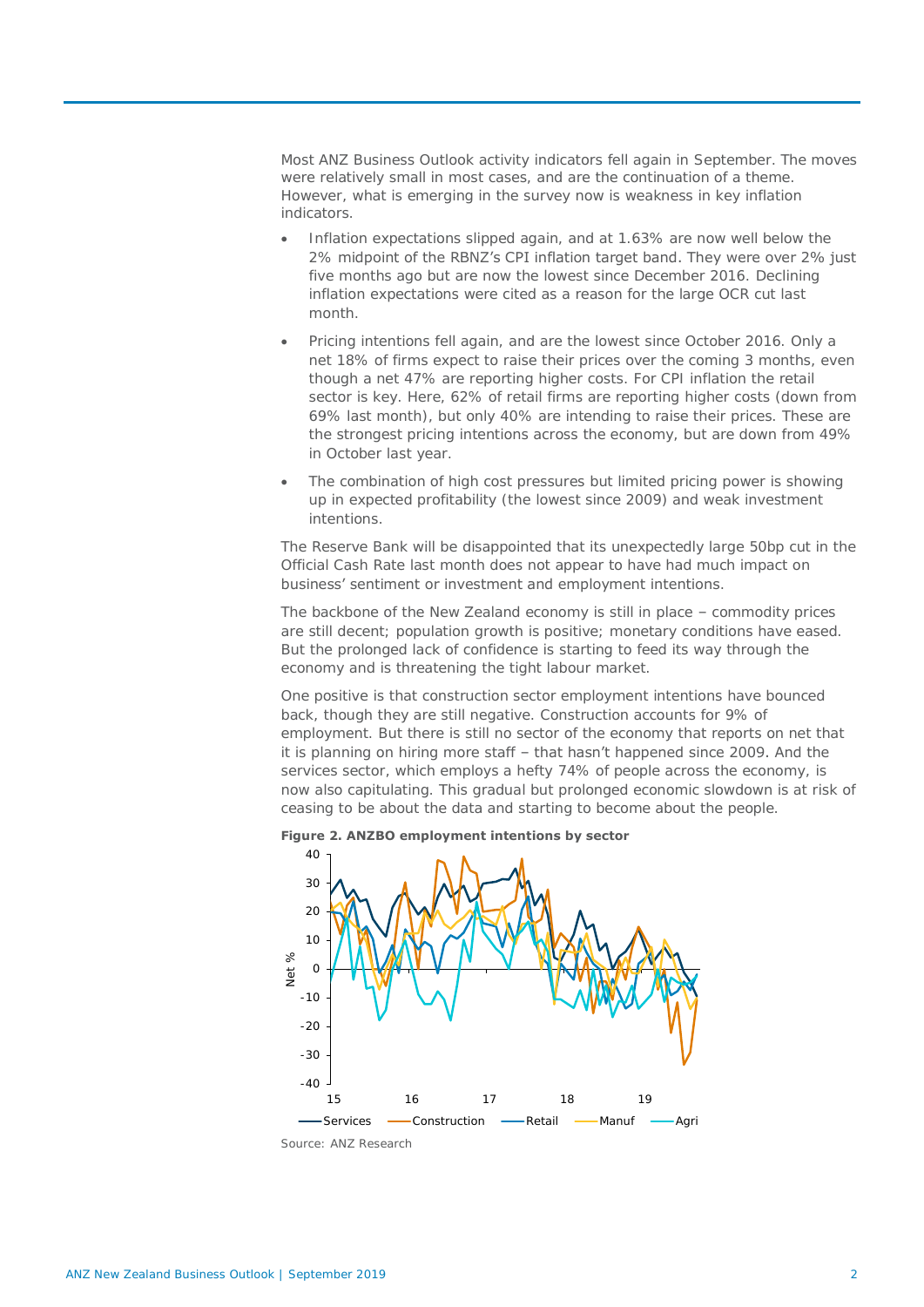|  |  | Survey Results September 2019 |  |
|--|--|-------------------------------|--|
|--|--|-------------------------------|--|

| <b>Net Balance</b>         | Total   | Previous | Retail   | <b>Mfg</b> | Agric    | Constrn | <b>Services</b> |
|----------------------------|---------|----------|----------|------------|----------|---------|-----------------|
| <b>Business Confidence</b> | $-53.5$ | $-52.3$  | $-52.8$  | $-46.2$    | $-75.6$  | $-55.2$ | $-50.3$         |
| Activity Outlook           | $-1.8$  | $-0.5$   | $-1.9$   | $-3.8$     | $-2.4$   | $-7.1$  | $-0.6$          |
| Exports                    | 2.1     | $-0.8$   | $-3.1$   | 13.1       | 8.3      | 0.0     | $-6.6$          |
| Investment                 | $-8.9$  | $-3.9$   | $-3.7$   | $-6.8$     | $-28.6$  | $-10.7$ | $-6.7$          |
| Costs                      | 47.3    | 49.2     | 61.8     | 48.1       | 57.1     | 57.1    | 39.7            |
| Capacity Utilisation       | 1.9     | 3.2      | $-2.3$   | 4.1        | 7.7      | 4.8     | 0.0             |
| Residential Construction   | $-19.2$ | $-4.0$   | $\cdots$ | .          | $\cdots$ | $-19.2$ | $\cdots$        |
| Commercial Construction    | $-12.5$ | $-4.0$   | $\cdots$ | $\cdots$   | .        | $-12.5$ |                 |
| Employment                 | $-7.8$  | $-8.9$   | $-1.8$   | $-10.0$    | $-2.4$   | $-10.7$ | $-9.5$          |
| Unemployment Rate          | 46.3    | 47.6     | 48.1     | 43.8       | 53.7     | 37.9    | 45.1            |
| Profits                    | $-24.6$ | $-19.5$  | $-30.9$  | $-20.0$    | $-43.9$  | $-7.1$  | $-22.0$         |
| Interest Rates             | $-54.6$ | $-58.8$  | $-48.1$  | $-51.9$    | $-52.5$  | $-65.5$ | $-58.0$         |
| Pricing Intentions         | 18.0    | 20.3     | 40.0     | 13.8       | $-7.1$   | 32.1    | 16.1            |
| Ease of Credit             | $-39.6$ | $-40.6$  | $-27.5$  | $-26.3$    | $-56.1$  | $-31.0$ | $-46.9$         |
| Inflation Expectations     | 1.63    | 1.70     | 1.60     | 1.72       | 1.64     | 1.74    | 1.58            |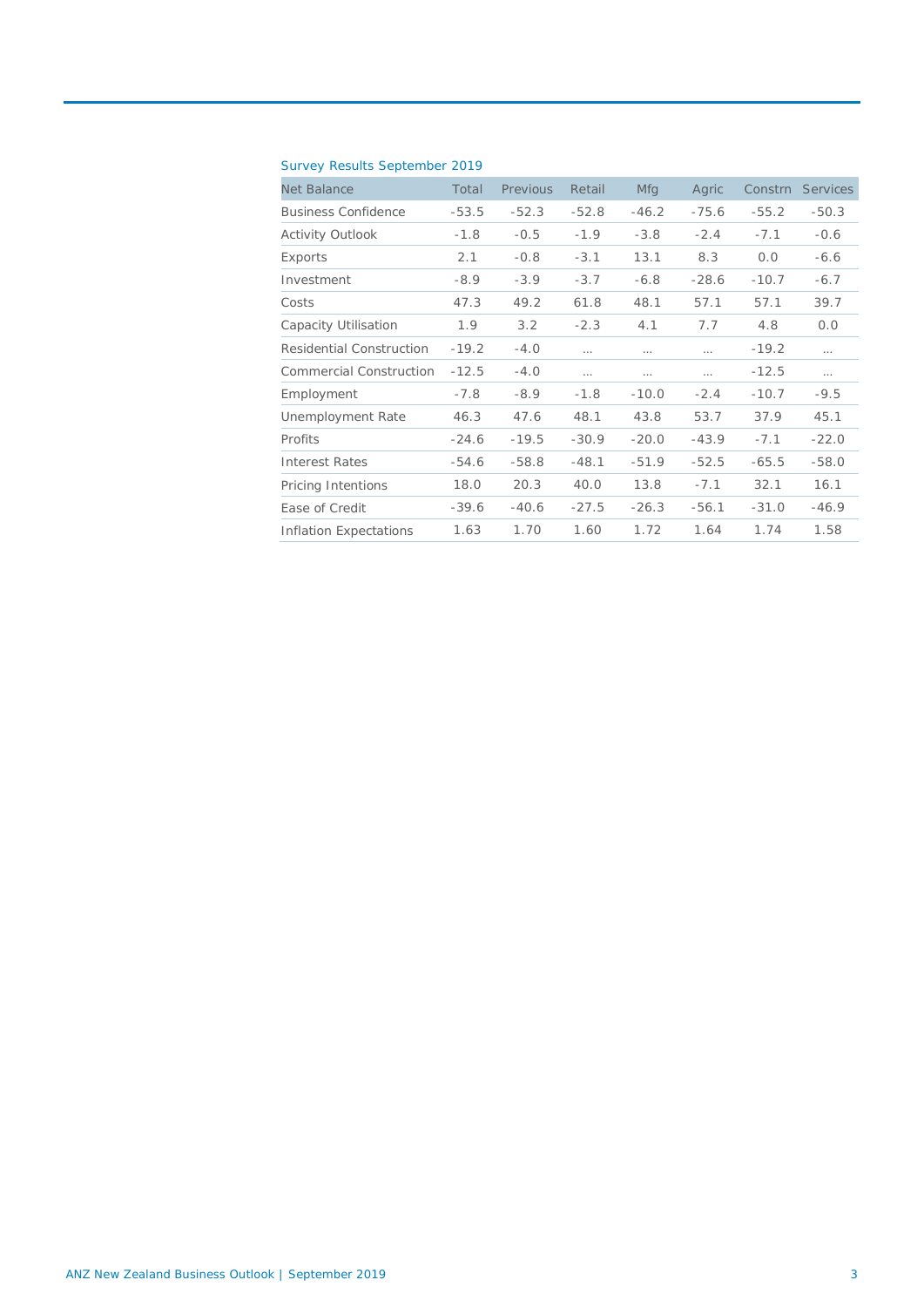





Total - Manufacturing - Agriculture









Source: ANZ, Statistics NZ











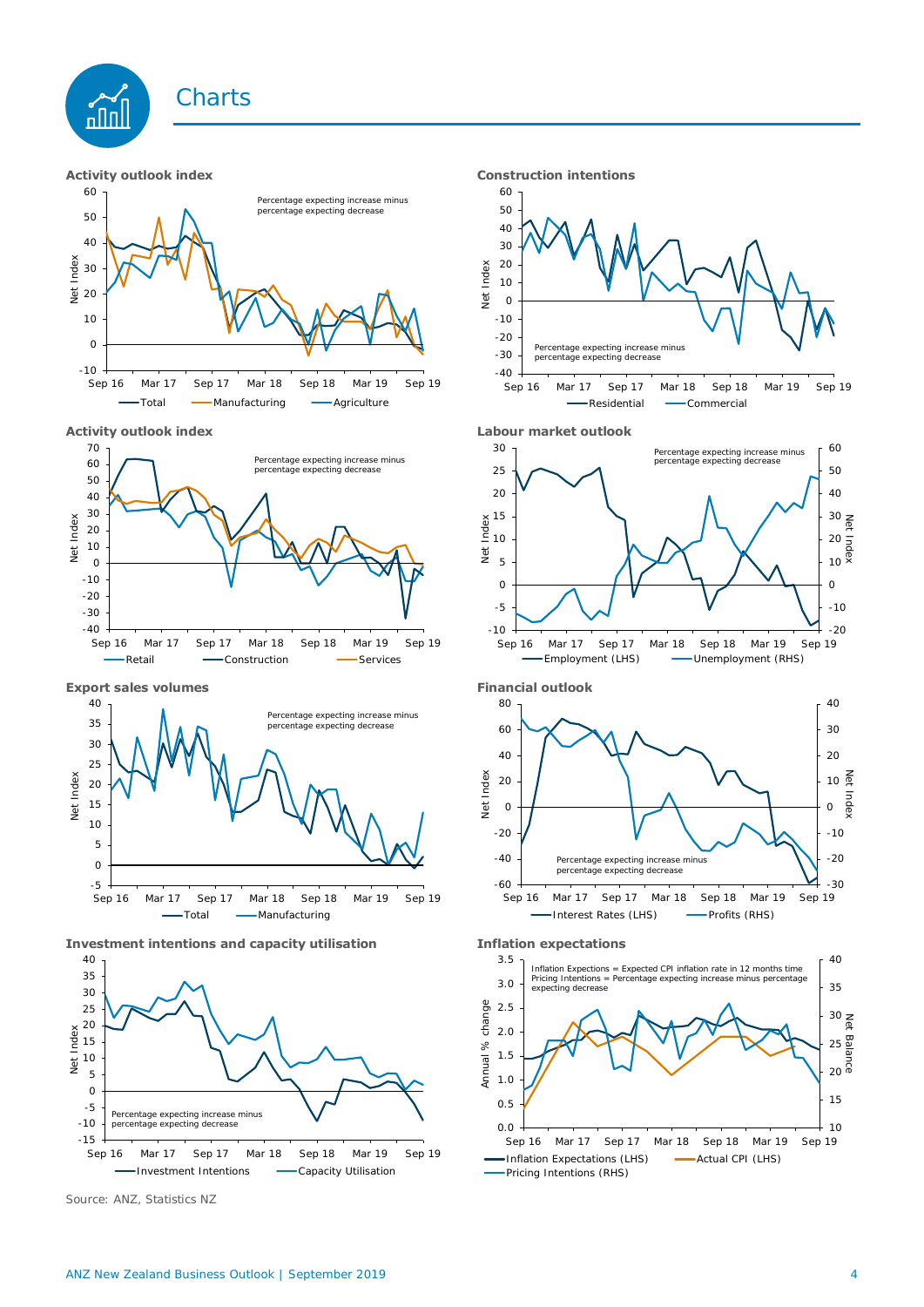Important notice



**This document is intended for ANZ's institutional, professional or wholesale clients, and not for individuals or retail persons. It should not be forwarded, copied or distributed. The information in this document is general in nature, and does not constitute personal financial product advice or take into account your objectives, financial situation or needs.** 

This document may be restricted by law in certain jurisdictions. Persons who receive this document must inform themselves about and observe all relevant restrictions.

**Disclaimer for all jurisdictions:** This document is prepared and distributed in your country/region by either: Australia and New Zealand Banking Group Limited (ABN11 005 357 522) (**ANZ**); or its relevant subsidiary or branch (each, an **Affiliate**), as appropriate or as set out below.

This document is distributed on the basis that it is only for the information of the specified recipient or permitted user of the relevant website (**recipients**).

This document is solely for informational purposes and nothing contained within is intended to be an invitation, solicitation or offer by ANZ to sell, or buy, receive or provide any product or service, or to participate in a particular trading strategy.

Distribution of this document to you is only as may be permissible by the laws of your jurisdiction, and is not directed to or intended for distribution or use by recipients resident or located in jurisdictions where its use or distribution would be contrary to those laws or regulations, or in jurisdictions where ANZ would be subject to additional licensing or registration requirements. Further, the products and services mentioned in this document may not be available in all countries.

ANZ in no way provides any financial, legal, taxation or investment advice to you in connection with any product or service discussed in this document. Before making any investment decision, recipients should seek independent financial, legal, tax and other relevant advice having regard to their particular circumstances.

Whilst care has been taken in the preparation of this document and the information contained within is believed to be accurate. ANZ does not represent or warrant the accuracy or completeness of the information Further, ANZ does not accept any responsibility to inform you of any matter that subsequently comes to its notice, which may affect the accuracy of the information in this document.

Preparation of this document and the opinions expressed in it may involve material elements of subjective judgement and analysis. Unless specifically stated otherwise: they are current on the date of this document and are subject to change without notice; and, all price information is indicative only. Any opinions expressed in this document are subject to change at any time without notice.

ANZ does not guarantee the performance of any product mentioned in this document. All investments entail a risk and may result in both profits and losses. Past performance is not necessarily an indicator of future performance. The products and services described in this document may not be suitable for all investors, and transacting in these products or services may be considered risky.

ANZ expressly disclaims any responsibility and shall not be liable for any loss, damage, claim, liability, proceedings, cost or expense (Liability) arising directly or indirectly and whether in tort (including negligence), contract, equity or otherwise out of or in connection with this document to the extent permissible under relevant law. Please note, the contents of this document have not been reviewed by any regulatory body or authority in any jurisdiction.

ANZ and its Affiliates may have an interest in the subject matter of this document. They may receive fees from customers for dealing in the products or services described in this document, and their staff and introducers of business may share in such fees or remuneration that may be influenced by total sales, at all times received and/or apportioned in accordance with local regulatory requirements. Further, they or their customers may have or have had interests or long or short positions in the products or services described in this document, and may at any time make purchases and/or sales in them as principal or agent, as well as act (or have acted) as a market maker in such products. This document is published in accordance with ANZ's policies on conflicts of interest and ANZ maintains appropriate information barriers to control the flow of information between businesses within it and its Affiliates.

Your ANZ point of contact can assist with any questions about this document including for further information on these disclosures of interest.

**Country/region specific information:** Unless stated otherwise, this document is distributed by Australia and New Zealand Banking Group Limited (**ANZ**).

**Australia.** ANZ holds an Australian Financial Services licence no. 234527. For a copy of ANZ's Financial Services Guide please [click here o](http://www.anz.com/documents/AU/aboutANZ/FinancialServicesGuide.pdf)r request from your ANZ point of contact. If trading strategies or recommendations are included in this document, they are solely for the information of 'wholesale clients' (as defined in section 761G of the Corporations Act 2001 Cth).

**Brazil, Brunei, India, Japan, Kuwait, Malaysia, Switzerland, Taiwan.** This document is distributed in each of these jurisdictions by ANZ on a cross-border basis.

**Cambodia.** This document is distributed in Cambodia by ANZ Royal Bank (Cambodia) Limited (**ANZ Royal Bank**). The recipient acknowledges that although ANZ Royal Bank is a subsidiary of ANZ, it is a separate entity to ANZ and the obligations of ANZ Royal Bank do not constitute deposits or other liabilities of ANZ and ANZ is not required to meet the obligations of ANZ Royal Bank.

**European Economic Area (EEA):** *United Kingdom.* ANZ is authorised in the United Kingdom by the Prudential Regulation Authority (**PRA**) and is subject to regulation by the Financial Conduct Authority (**FCA**) and limited regulation by the PRA. Details about the extent of our regulation by the PRA are available from us on request. This document is distributed in the United Kingdom by Australia and New Zealand Banking Group Limited ANZ solely for the information of persons who would come within the FCA definition of "eligible counterparty" or "professional client". It is not intended for and must not be distributed to any person who would come within the FCA definition of "retail client". Nothing here excludes or restricts any duty or liability to a customer which ANZ may have under the UK Financial Services and Markets Act 2000 or under the regulatory system as defined in the Rules of the Prudential Regulation Authority (**PRA**) and the FCA. ANZ is authorised in the United Kingdom by the PRA and is subject to regulation by the FCA and limited regulation by the PRA. Details about the extent of our regulation by the PRA are available from us on request

**Fiji.** For Fiji regulatory purposes, this document and any views and recommendations are not to be deemed as investment advice. Fiji investors must seek licensed professional advice should they wish to make any investment in relation to this document.

**Hong Kong.** This publication is issued or distributed in Hong Kong by the Hong Kong branch of ANZ, which is registered at the Hong Kong Monetary Authority to conduct Type 1 (dealing in securities), Type 4 (advising on securities) and Type 6 (advising on corporate finance) regulated activities. The contents of this publication have not been reviewed by any regulatory authority in Hong Kong.

**India.** If this document is received in India, only you (the specified recipient) may print it provided that before doing so, you specify on it your name and place of printing.